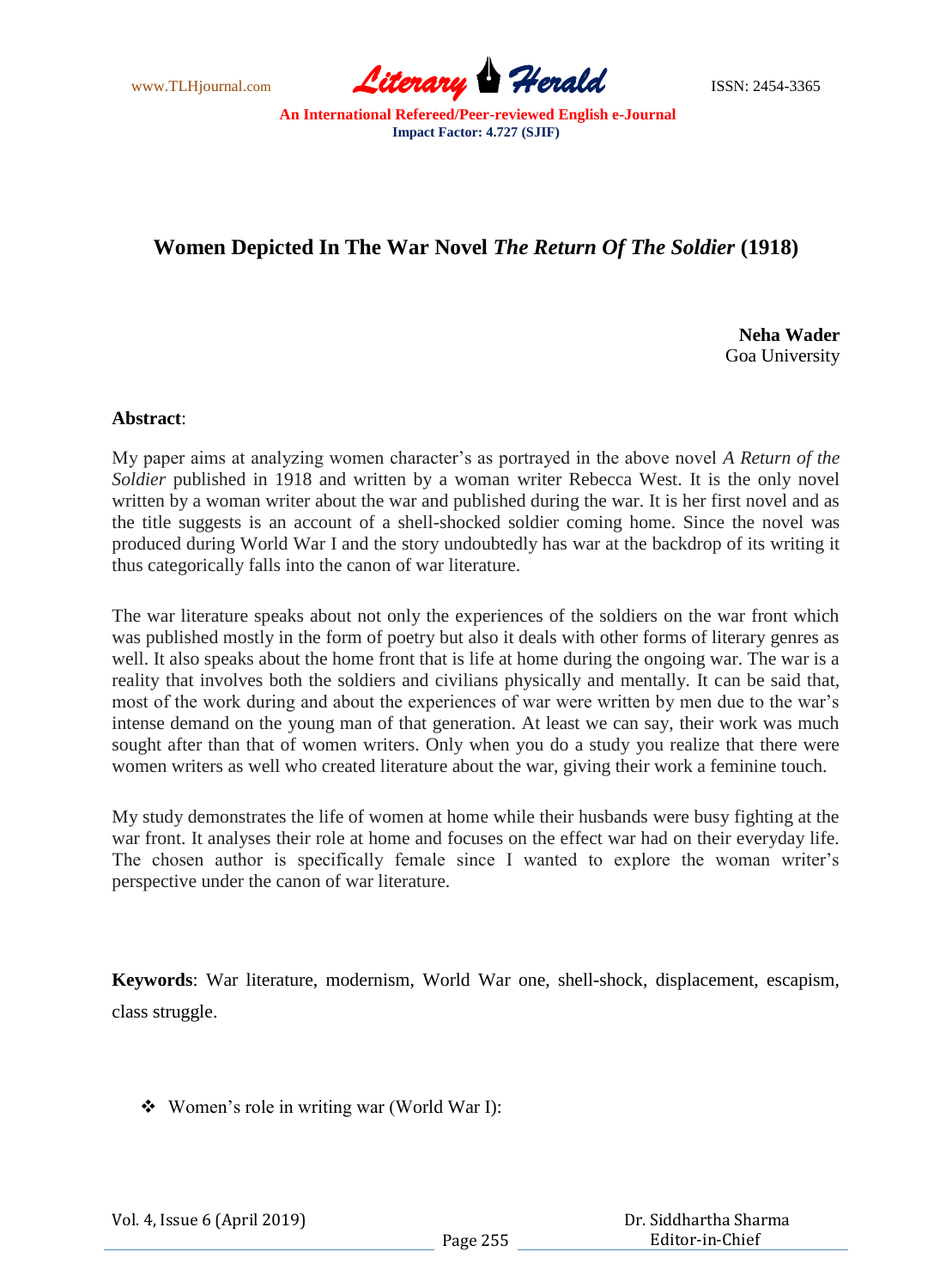www.TLHjournal.com **Literary Herald Herald** ISSN: 2454-3365

While the  $15<sup>th</sup>$  century discovered America to the whole world, the  $11<sup>th</sup>$  Century discovered women to herself- - -

E.W. Harper

The 20<sup>th</sup> century was a battleground for women particularly in political and social spheres. 'A New Woman" came to the forefront as women began to struggle for their rights and justice. The First World War and its aftermath had altered permanently the lives of women and their function in the society. Notable writers of this period include Vera Brittain, Rose MaCaulay, Margaret Sackville, Rebecca West, Jessie Pope and Aice Maynell among others.

These women are educated, cultured and emancipated from the shackles of society. They are sensitive and highly individualistic, persuing their own visions and ideas. It is natural that these ideas would reflect in their works and not merely in their autobiographical projections.

For much of the  $20<sup>th</sup>$  century, British women's literature war ignored for the reason stating they hadn't participated in the war (Khan, 1988).Therefore their writings cannot be genuine. Hence only one body of work was added to the cannon of Great War Literature, that is Vera Brittain"s *Testament of Youth (1933)(*Barlow, 26). But this notion changed overtime and especially the research in Britain explains the importance of women"s war literature and its role in shaping the feminist discourse.

Catherine Reilly has studied women"s literature from First World War and its resulting impact on the relationship between gender, class and society. She published her anthology, *Scars upon my Heart (1981*), dedicated to women"s poetry and prose from Second World War. In it, she demonstrates the existence of a strong female narrative. She argues that women"s writing was overshadowed by the false belief that male writing was of greater importance. (4) (Barlow 2000, p.27).Scholar Vincent Sherry agrees, noting that women had a strong and powerful literary voice, that until recently had been ignored.Feminist historians categorize women writings from front to be authentic representation of the war. David Trotter, a literary historian asserts that the addition of women's writing helps provide a more encompassing, and thus, stronger picture of Britain's involvement in the First World War (Trotter 2005, P.34).

The chosen novel for the study is Rebecca West"s *The Return of the Soldier* published in 1918. It is considered to be the only war novel, written and published by the woman writer during the World War I. As the title suggests the novel is an account of a return of the shell-shocked soldier home. Set during World War I on an isolated country estate just outside London, Rebecca West encapsulates the effect the war had on the soldier as well the three women characters at "home-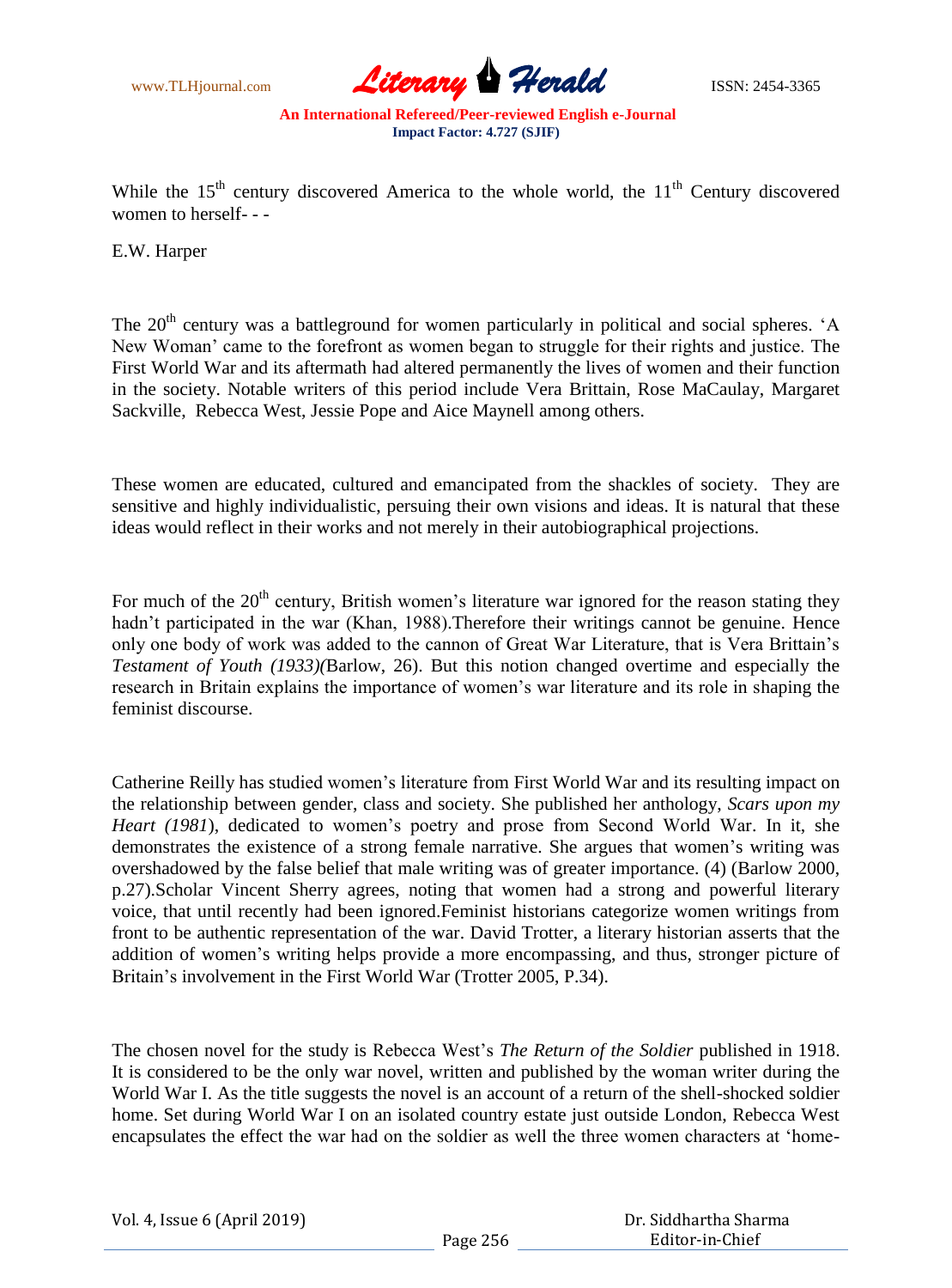

front". The story is a bittersweet homecoming of the soldier suffering from amnesia and the effect that he would in turn have on the three women.

My paper focuses on the socio-economic and psychological effect of the war on the "women" at home. Unlike the title, that states the return of the soldier (shell-shock) to the home front the novel is more about the impact soldier"s return had on the women at home. My paper thus explores this impact. As Verlyn Klinkenborg asserts it is imperative to read this novel as West"s means of analyzing the experience of being female. This distinction between "home front" and 'war front' has gendered identification. 'Home Front' carried the meaning of home and domesticity and women thus feminine. "War Front" on the other hand defined men at war and masculinity. Suzan R. Grayzel states, while problematic, this gendered identification worked to support the traditional male and female paradigm in Britain. (Grayzel, Susan, P.11).

The plot of the novel can be outlined briefly: Christopher (Chris) Baldry returns home with amnesia, losing his last fifteen years memory. Hence, forgetting his wife Kitty Baldry and his cousin Jenny, who is the narrator of the story. Chris's amnesia also makes him forget the death of their son, Oliver. He only remembers Margaret Allington, now Margaret Grey who was his love interest 15 years ago. She is the woman of the lower class, who is looked down upon the two upper class women namely Kitty and Jenny. Chris however insists to see her "if I do not see her, I shall die" (30) hence allowing Margaret to enter Baldry Court regularly. The novel deals with Chris's amnesia and his love for Margaret and Jenny's &Kitty's reaction towards the same. In order to "cure" his "illness" which is repeatedly addressed in the novel, they call in a help of a psychologist Dr. Anderson whose treatment brings him back to sanity. Hence making him return to the war front and forget his love interest Margaret who actually made him exceptionally happy. That happiness he never encountered with his marriage with kitty. (79-80)

There are various critical reactions to this end. While some critics detest his coming back to his sanity that would make him return to the war front and forgetting his love interest Margaret who made him happy in the truest sense. While, other, critics agree with Jenny when she rationalizes the "cure" by stressing on the spiritual values of "reality" and "truth".

## Kitty Baldry

Kitty Baldry, the upper class woman of the British society is the wife of our shell-shocked soldier Christopher Baldry. She possesses an obsession over preservation of the pre-war social order. As a woman she has faced the death of their son Oliver five years ago but has not come out of the morning process. She repeatedly visits his nursery and spends time in there. In the initial lines, Jenny narrates their entry in the Oliver's nursery wherein as Kitty "Slip(s) the key into the lock" of the nursery door" (3). The room has been "kept in all respects as though there were still a child in the house" (3). It is in Jenny"s words "Kitty is revisiting her dead." (4) This disturbing environment of the scene indicates that Kitty has not mourned the death of their son in the healthy way.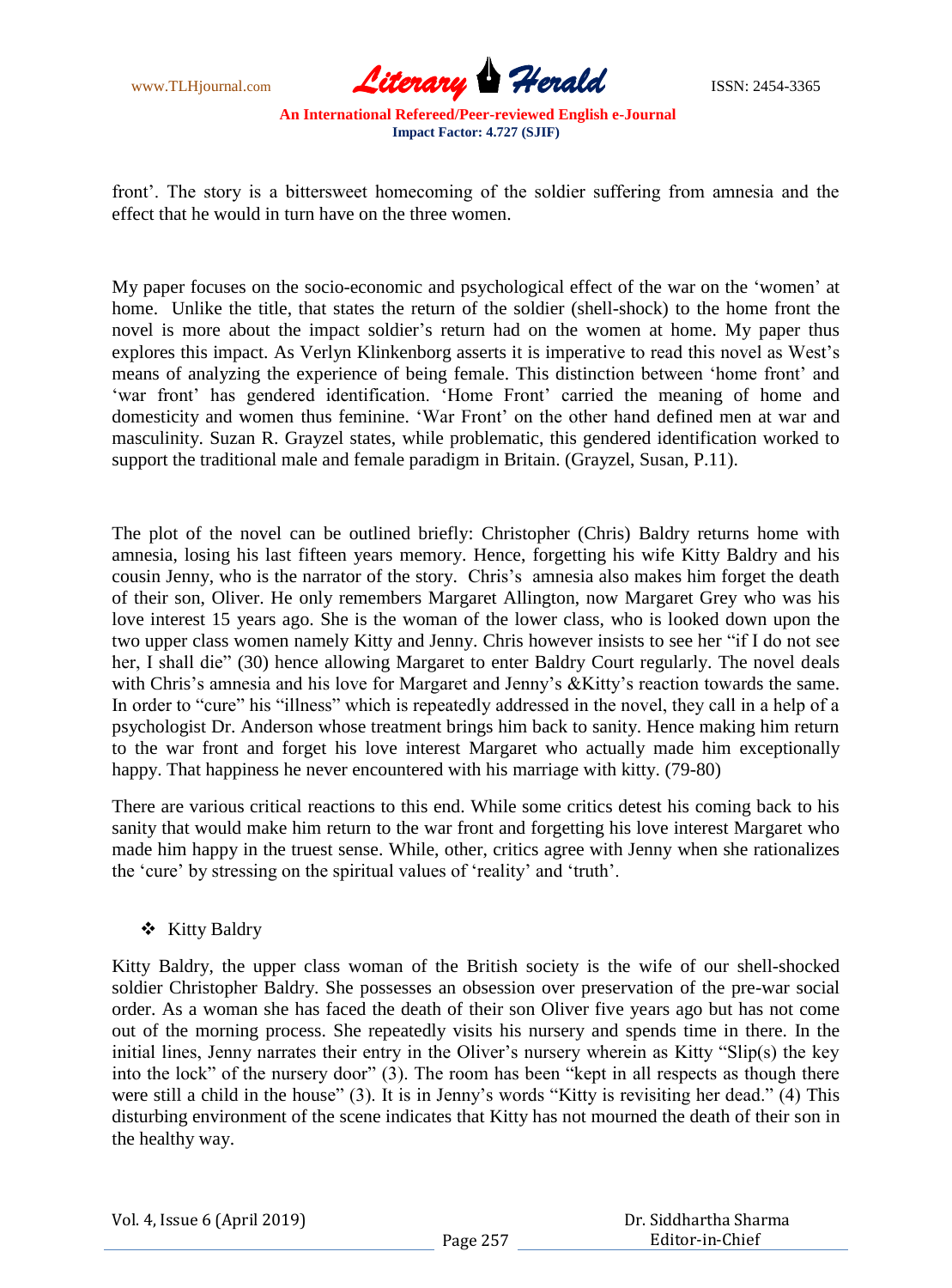

Freud describes their phenomenon in his essay "Melancholia and Mourning", asserting that "Melancholia is on one hand mourning, a reaction to the real loss of a loved object, but over and above this, it is marked by determinant that is absent in a normal mourning or which, if it is present, transforms the letter into pathological mourning" (587).

The earlier conversation of Kitty and Jenny in the text highlights their materialistic overtone wherein there are detail description of the rooms and ground of the Baldry estate. It is like their strategy wherein they are enclosed in the prewar part, where everything seems, functioning, normal. The quote from the text suggests their seeming aloofness from the horrors of war: Baldry court built with "the knowing wink of the manicurist" and "matter for innumerable photographs in the illustrated papers", is a well maintained symbol of dying aristocracy, their haven away from the modern world. (4)

It also reminds the reader, after the splendid description of the Baldry estate that Britain is not nearly so prosperous wherein it is fighting the war putting its financial state at risk. This is a kind of repression of trauma that the female characters kitty and Jenny practice. Their prewar social hierarchy and classist stature is intact and come to foreplay as Margaret, a women of lower class comes to their estate. She is the bringer of the news of Shell-shock soldier"s return home. Yet, she is looked down upon by kitty, merely because she resembles, a lower class stature. Also Margaret becomes an irritation (11) as an outsider, a reminder of the reality that Kitty and Jenny wants to keep outside. Further when Margaret tries to explain Christopher"s Shell-shock, Kitty dismisses it as fraud and snaps at her calling her "impertinent" (13).

Her dismissal look towards Margaret and her disbelief of the news that she brings exemplifies her overall indulgence in the prewar thoughts and escapism. Wherein, she seems pitiless towards Margaret and also to the news of her husband"s Shell-Shock even after reading the telegram.

The dialogue between Kitty and Jenny on realization of Chris's Shell-Shock, shows Kitty's pitilessness on the surface but inwardly fear of losing her husband as indicated below:

"But Chris is ill" I cried. (Jenny)

She stared at me. (Kitty)

"You're saying what she said."

Indeed, there seemed no better words than those Mrs. Grey had used. I repeated:

"But he is ill!"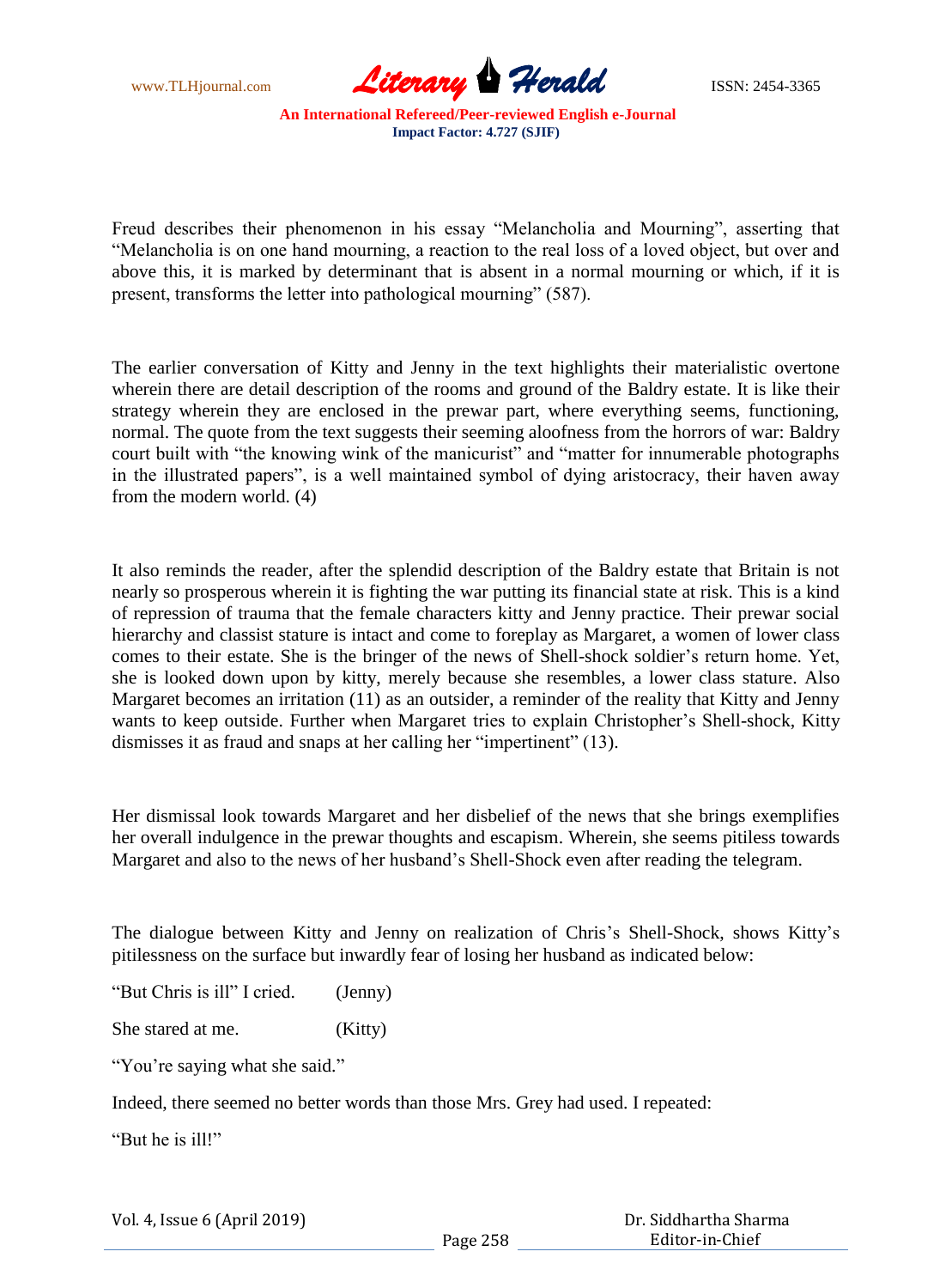

She laid her face against her arms again.

"What does that matter?" she wailed: "If he could send that telegram, he is no longer ours" (16).

For her, her husband has become 'stranger' (16) something she can't bear to think of and his coming into the house would actionably bring the reality (war) in picture, something that she tries to escape from her everyday life. By constantly being busy with materialistic thoughts, spending lavishly on Baldry estate, she desperately tries to preserve the social order (pre-war). We can say it's an carefully constructed defense mechanism against impending destruction brought by the ongoing war.

Kitty further in the text is insulted and hurt by the words of Dr. Gilbert Anderson when he attacks her after she suggests that Christopher would care himself "if he would only make an effort" (79). He snaps in response, declaring that "the mental life that can be controlled isn't the mental life that matters...but that's all technical. My business to understand it, not yours" (79). Hence showcasing his male dominance he "gleefully" and with "winking blue eyes" humiliates Kitty by repeatedly asserting that "quite obviously he (Christopher) has forgotten his life here because he is discontented with it" (79-80) though he assures her "it wasn"t (her) fault", Jenny understands this as a superficial comment and not the truth (80). The blame that Dr. Anderson knowingly or unknowingly places on Kitty for Christopher"s amnesia is very harsh given the fact that she waited loyally for her husband"s return, and has suffered trauma through the death of their son and now through her husband"s shell-shock. Further deteriorating her mental state Dr. Anderson's technique of bringing back Christopher's past by reminding him about their dead son aggravates her pain even more.

Dr. Anderson appears to be an anti-woman figure in the text with his knowledge of deux ex machina that will cure Christopher. He thinks only Margaret among all three is his "intellectual equal" and works upon her idea of explaining Christopher about his deceased son to bring him back to his present (81). But the whole process of bringing Margaret to "take him something the boy wore or some toy they used to play with" (82) traumatizes Kitty even more but it is least bothered about.

On the surface she appears to be an unlikable character, the one who is unsympathetic towards her husband"s plight. Secondly, on a psychological note she embodies many of the traits of the melancholic personality. Also her materialism is central to understanding her character. In the words of Jenny "Kitty had come along and picked up Chris" idea of normal expenditure and carelessly stretched it"(8). When we analyze her character on these terms, her obsessive attempts to surround herself with expensive goods is a method of seeking comfort from her wealth, it's a way of escapism from reality wherein she does not have to face her son"s death or the possibility or fear of her husband"s death at the warfront. It is a façade that makes her act according to her social identity, hiding deep within the trauma that she has undergone.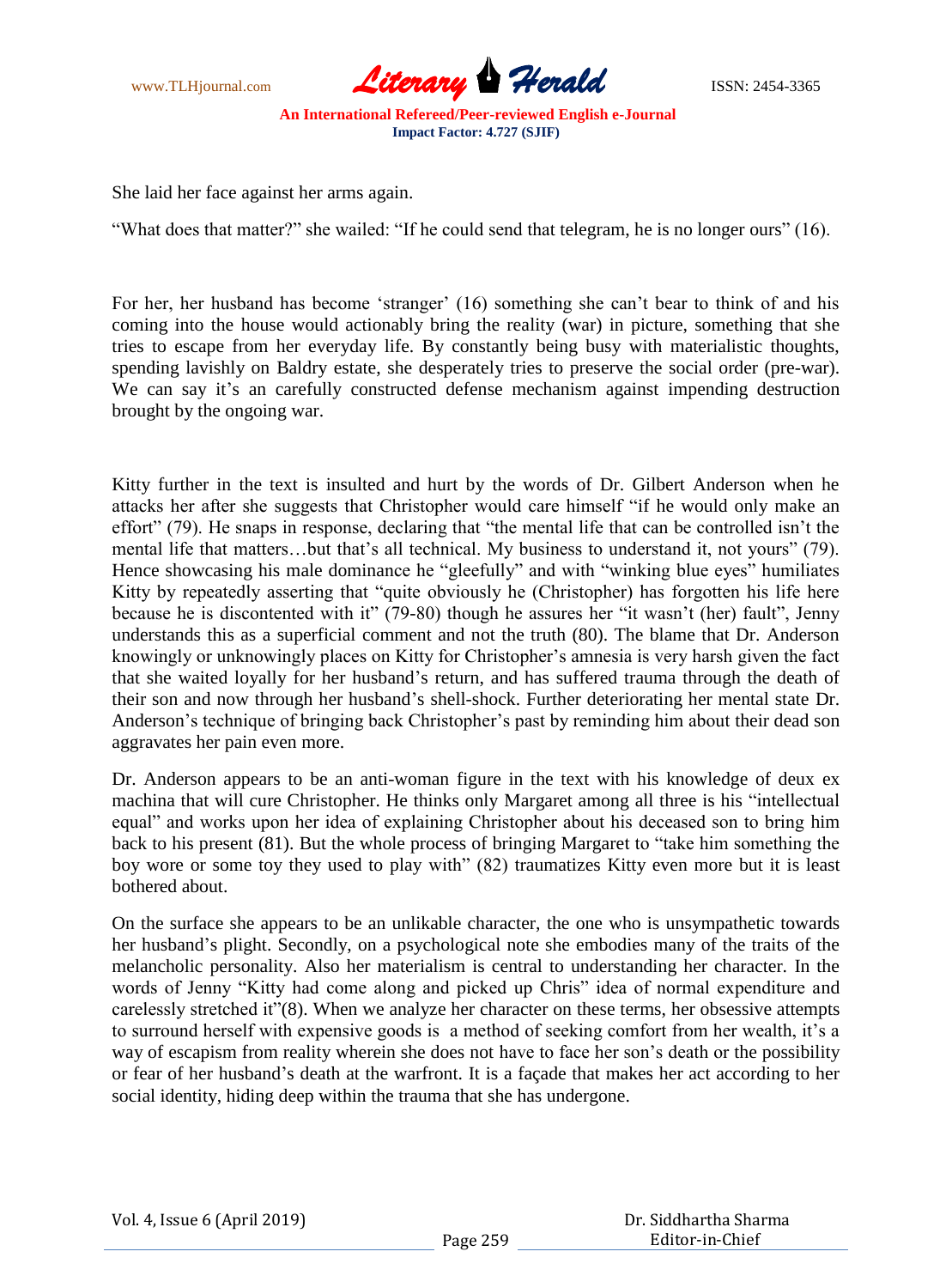www.TLHjournal.com *Literary Herald*ISSN: 2454-3365

It is this escapism that makes her deny the news of her husband"s shell-shock and later shows discontent to the treatment given by Dr. Anderson. This indicates how entrapped she has become in her own fantasy of pre-war world at Baldry court.

### Jenny

Jenny is the narrator of the story and has emotional attachment towards her cousin Chris Baldry. She also renders dislike towards Chris"s wife Kitty, which makes her narrative unreliable. As Kitty faces the trauma of their loss of son Oliver and the fear of/possibility of Chris death at the warfront, Jenny too is traumatized. But this trauma like Kitty she has successfully hidden under her façade of classist thoughts and indulgence in materialism. The initial pages of the novel are dedicated to the detail description of the Oliver"s room and the grandeur of the Baldry Court. It however signifies her solace in materialistic thoughts. It is evident in her words when she quotes, "I could send my mind creeping from room to room like a perusing cat, rubbing itself against all the brittle beautiful things that we had either recovered from antiquity or ding from modern craftsmanship (6)."

The repression of trauma is not only through her indulgence in materialism, but also through her classist thoughts. Like kitty, she too looks down upon Margaret a woman belonging to the lower strata of society. Although later she sympathizes with her, the disdain towards Margaret is apparent in early pages of the text. Jenny admits to "hating (Margaret) as the rich hate the poor" and despises the "evil, shiny, pigskin purse" that is so out of place among the "solemnly chosen fabrics" of Baldry court's luscious interior (14, 12, 6).

Apart from this socio-economic outlook, the text also discusses the gendered tension between war and the home-front. The distinction between male and female spaces of war has become blurred by the constant outpouring of war time images through films, radio and newspapers. Though Jenny had not experience trench warfare, the war images that she absorbed through above sources works as a source for her own traumatic experience. She experiences recurrent nightmares, as Jenny admits that "of late I have had bad dreams about him [Christopher]" (6). The dream itself is an almost cinematically vivid depiction of a war scene. "By nights I saw Chris running across the brown rottenness of No -Man"s- Land, starting back here because he trod upon a hand, not looking there because of the awfulness of an unburied head…For on the war- films I had seen men slip down as softly from the trench- parapet, and none but the grimmer philosophers could say that they had reached safety by their fall" (6). Here the disturbing battle scene possesses a stoic departure from the previous descriptions of Baldry Courts grandeur. This aspect of Jenny"s dreams, reveal her own psychological state. Her description of the trench warfare is seemingly opposite to the luxurious lifestyle she and Kitty have been maintaining at Baldry Court, a reminder that he is far from "this green pleasantness his wife and I now look upon" (6). Her guilt over these luxuries is compounded by the fact that she is not his wife, but an unmarried cousin and his childhood playmate, whose position in the house is likely of temporary sorts.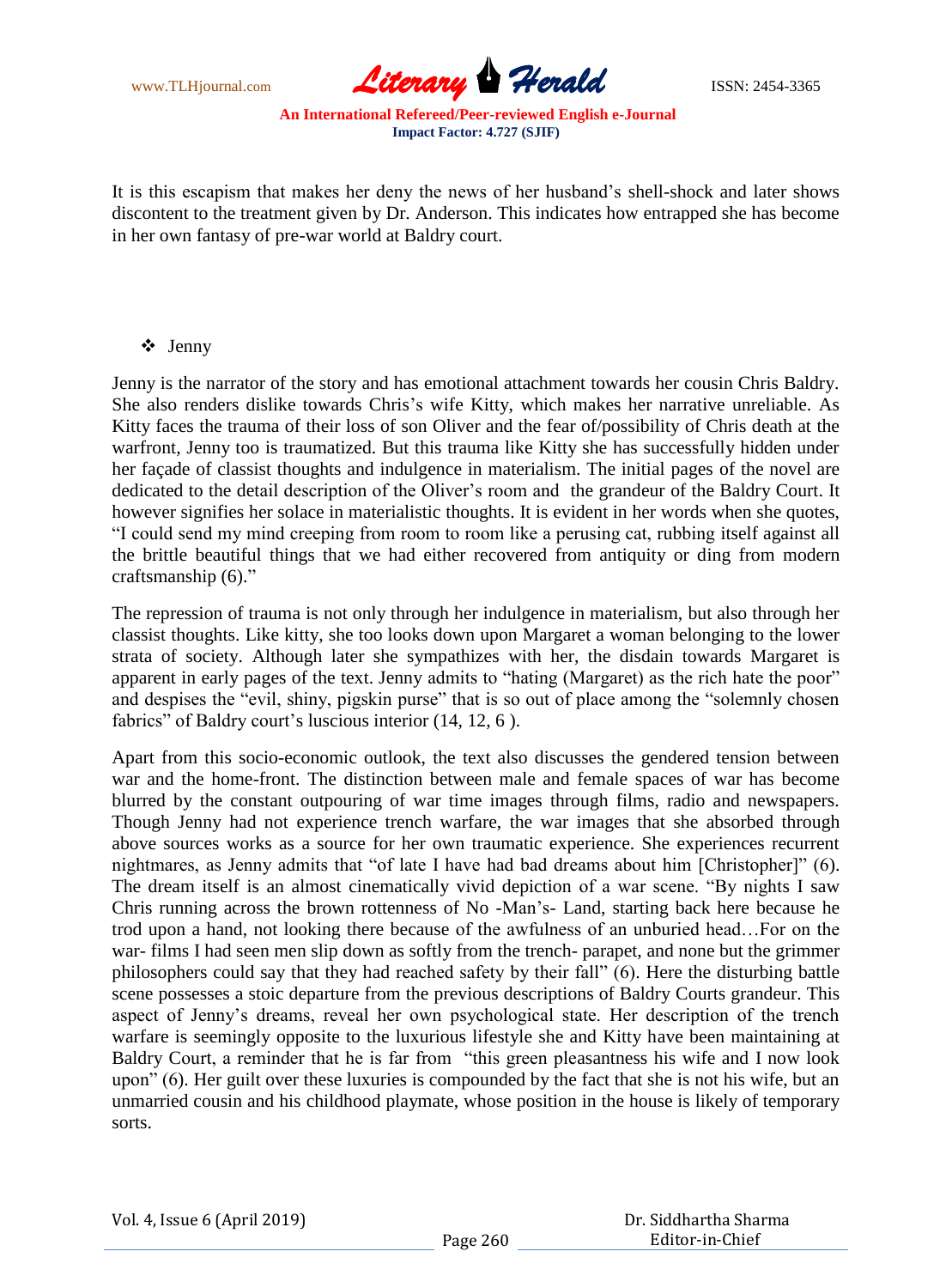www.TLHjournal.com *Literary Herald*ISSN: 2454-3365

She struggles to be, Christopher's confidante, who is now dealing with amnesia and shell- shock, a very beloved confidante but fails miserably as he seems to be distrustful towards her. As can be recounted in the text: Despite his distrust of her advanced age, which he in his amnesia cannot process, she fondly imagines herself as his "trusted nurse" as ally who records his struggle to regain memory and self (32).

He turns instead to Margaret, his former love, for support and Jenny is left with two opposite thoughts, on-one had happy that his shell-shock allows him to stay at home (safer) but filled with jealousy towards Margaret, with combat metaphor, as she asserts that "there he was, running across the lawn at night after night I had seen him in my dreams running across No- Man"s - Land...I assumed naturally at Margaret's feet lay safety" (52). Margaret pulls him up in "the movement of one carrying a wounded man from under fire", and it was as though her embrace fed him, he looked so strong as he was pulled away" (52,53). Jenny"s narration here indicates the stress of his rejection. Christopher has forgotten her and has associated himself with Margaret. Even though she sympathizes with Christopher so called happy immersion into his part, this scene describes her psychological state of being forgotten and hence more vulnerable in the Baldry estate. Also it seems to be parallel to her nightmares of combat scenes.

We realize in the process of reading that it is not so much Christopher who is trapped in the no man's land; in the narrative of the soldier's return and recovery it is she who has become an outsider. This is apparent in her diction when she realizes that she is "utterly cut off from Chris" and things herself face down in a pile of leaves while on a walk outside Baldry Court (63). She is hurt by his view of her as "disregarded Playmate" and imagines the moment of his amnesia in a almost hallucinatory fashion (65). She thinks of "it happening somewhere behind the front" where houses have "uncovered raffers which stick out like broken bones" (66). Here, in this landscape that closely resembles the war front of her nightmares, an old man who is "the soul of the universe" has mesmerized Christopher with identical crystal balls of Margaret and the women at Baldry Court; Christopher grabs at the image of Margaret and break the other in doing so, and "no one weeps for this shattering of one world" (66-7). This narrative speaks of her unreliability as a narrator that suggests of her own displacement.

### Margaret

Margaret is introduced to the reader as Mrs. Grey who was apparently Chris's love interest fifteen years ago. She is the one who brings the news of Chris's shell-shock because he only remembers her due to his amnesia. She brings in the classist thoughts of Kitty and Jenny to the forefront as she is described critically by Jenny calling her "bad enough" (10). Further stating that, "She was repulsively furred with neglect and poverty, as even a good glove that has dropped down behind a bed in a hotel and has lain undisturbed for a day or two is repulsive when the chambermaid retrieves it from the dust and fluff" (10).

| Vol. 4, Issue 6 (April 2019) |  |  |  |
|------------------------------|--|--|--|
|------------------------------|--|--|--|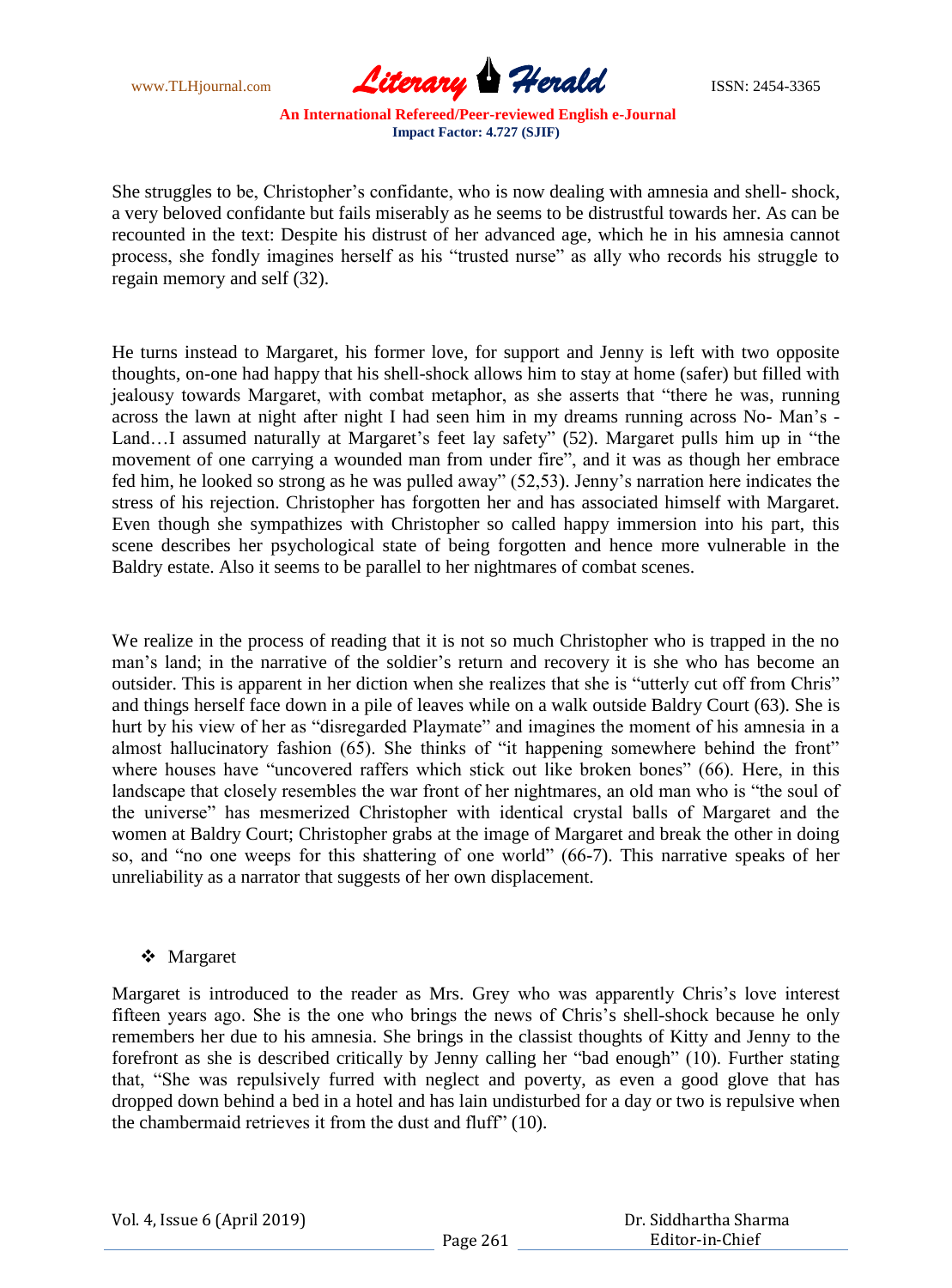www.TLHjournal.com *Literary Herald*ISSN: 2454-3365

The description above highlights the class distinct that was apparent during the time. Since Kitty and Jenny belongs to the upper class they are uninhibited to use all the derogatory remarks to describe Margaret in the initial pages of the text. They call her "a fellow-creature occupied in baseness", "poor clumsy animal" "hated her as the rich hate the poor as insect things that will struggle out of the crannies which are their decent home and in struggle out of the crannies which are their decent home and introduce ugliness to the light of the day", calling her "impertinent" and even think she has come to their home for money (10, 11, 13, 15).

She undergoes ill treatment not only at the hands of Kitty and Jenny but also through Chris. As Margaret recalls in one instance, "he (Chris) wasn"t trusting me as he would trust a girl of his own class, and I told him so, and he went on being cruel (46)." He left her to go to Mexico to keep the mines going, to keep the firm"s head above water and Baldry Court sleek and hospitable-to keep everything bright and splendid save only his youth, which even after that was dulled by care (47). This statement makes it evident that Chris did not love her in the truest sense and left her, finding better prospect in the mines. After he leaves, she soon looses her father which makes her position even more vulnerable. She waits for Chris desperately but he never comes nor writes to her aggravating her situation further (47). She was financially drained as her father left her nothing save an income of twenty pounds a year from an unrealizable stock. She negotiated the transfer of the lease of the inn to a publican and embarked upon an unfortunate career as a mother"s help. She worked for an noble Irish family, who left her bill and wages unpaid (48) distressed her further. It is another example of the ill treatment that she faces at the hands of upper class people. Her innocence is thus reflected in her dialogues when she is perplexed about Irish family"s treatment towards her. "Why did they do it?" she asked. "I liked them so. The baby was a darling, and Mrs. Murphy had such a nice way of speaking (48). After two years she meets Mr. Grey, and begins a courtship with him, wherein the narrator inserts he is interested at her prospective instinct. This however proves right for he (Mr. Grey) in the words of Margaret has never been successful and lost his job soon after their marriage, making her life precarious. Her statement wherein she asserts, "she had been very much upset" (48) speaks at a larger level the psychological trauma that she suffered at the hands of so called upper class people including Chris that left her devastated.

However, after Chris suffers from shell-shock and forgets his life of fifteen years he remembers only Margaret his love interest of the past. She assists in helping cure his illness. She selflessly suggests Dr. Anderson to "remind him of the boy" (72). This suggestion actually proves effective and "He is cured" (82). Her act of helping Chris cure of his amnesia is in reality of loss for her. Since, he was happy with her. In the words of Jenny, "It was as though her embrace fed him, he looked so strong as he broke away. They stood with clasped hands looking at one other. They looked straight, they looked delightedly! (53)." In other words, she sacrificed her love, happiness and security that she would have otherwise gained by being with Christopher Baldry.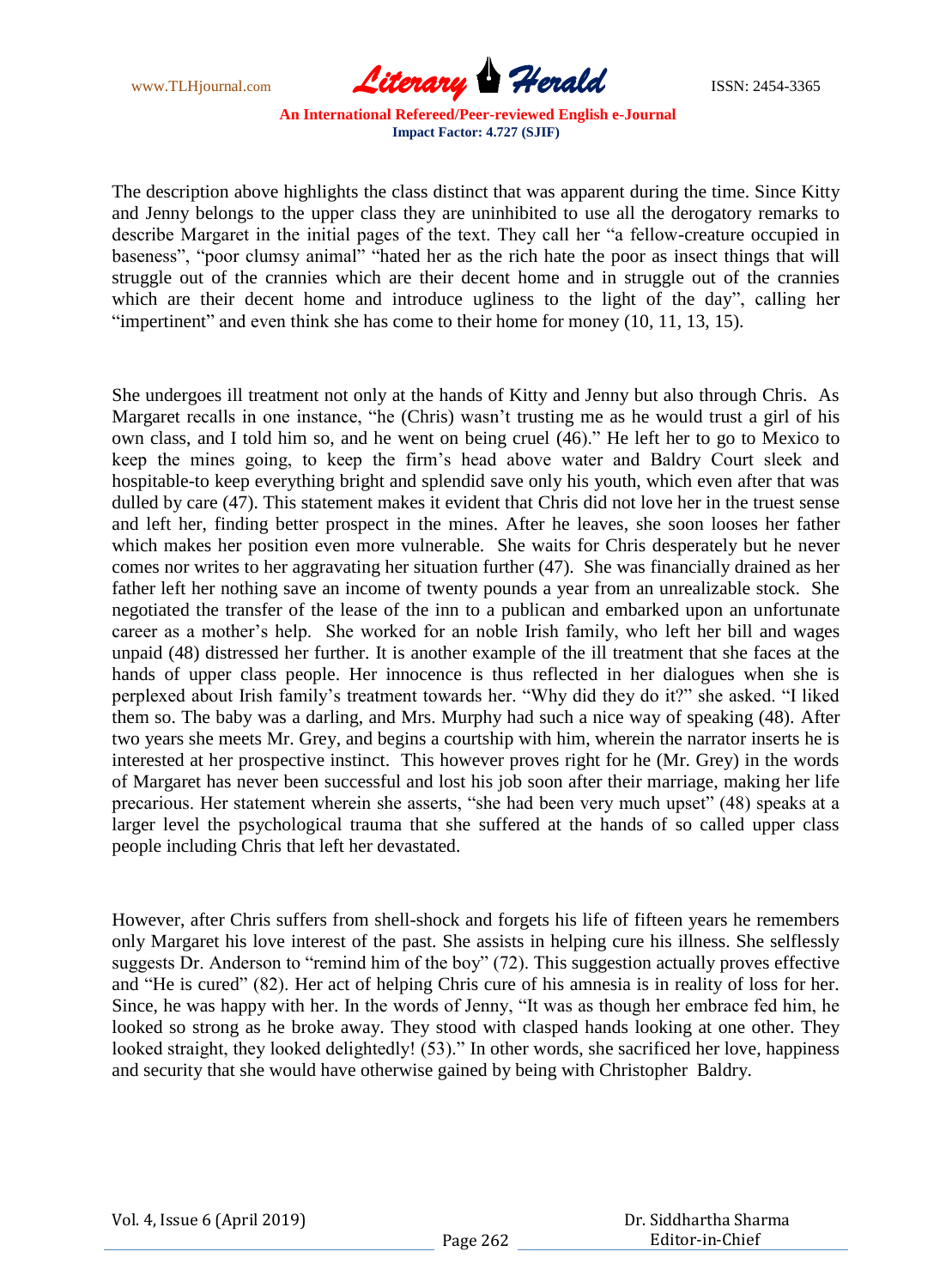www.TLHjournal.com **Literary Herald Herald** ISSN: 2454-3365

As the novel progresses Jenny the narrator of the story who first dislikes Margaret starts to like her and her dislike changes into friendship and gratitude. She has become a kind of a hero that she desires to worship. This realization comes from the fact that Margaret has inner beauty and love for people that she showcases in her treatment towards Chris. The class superiority that both Kitty and Jenny felt over Margaret dissolves at an instance when Chris finds love and a temporary home in Margaret as a substitute for their highly decorated furnished estate.

Her character is thus cast in strong contrast with Kitty, a woman of upper class wherein Margaret is a worn out woman belonging to lower class "as though she were a splendid bird of prey", "an insect food", that Kitty was about to attack (11). But, she proves to be thoughtful and caring amongst all three. She is the one who intelligently suggests Dr. Anderson for treating Chris"s amnesia by reminding him of their lost son (73).

Conclusion:

The novel is a tool for understanding the role woman played at home while their men fought at war–front. West's novel however is a contrast to the male centered literary tradition and focuses on the female characters and the trauma that they face at home.

Jenny being an outsider, Chris's cousin has no definite possession of "home" or "love" for that matter. She constantly struggles to be the voice for Chris but fails miserably as he confides in Margaret. She is constantly baffled with the dream of combat that leaves her shaken and disillusioned.

Kitty on the other hand lives in denial, denies the death of her son and later the news of her husband's 'shell-shock'. Who prefers to stay with her illusionary world of pre-war aristocracy, traumatized on one hand by the death of their son and on the other feared by the possibility of her husband"s death at the war front?

Margaret undergoes humiliation at the hands of Kitty and Jenny because of her lower class. She is also in the past have been left by Chris her love interest to pursue his higher dreams. She is an example of an individual who faces trauma due to the ill treatment she undergoes at the hands of upper class people. But as the novel progresses comes into light as a benevolent human being who sacrifices her own happiness in suggesting a cure for Chris.

Rebecca West by placing three woman distinctly opposite of each other, criticizes the classist thought of the British Society of the time, explored the trauma women face at home-front and the life that they actually lived which may be superficially good. But in reality they were scarred and traumatized psychologically even though all the three women characters did not participate in the war, in the words of Jenny they had enough knowledge of the trenches due to modern media like films, interviews and newspapers.

Rebecca West in her novel acknowledges this truth of the traumatic effect the war had on the lives of women otherwise ignored by history. Apart from this socio-economic outlook, the text also discusses the gendered tension between war and the home-front.

| Vol. 4, Issue 6 (April 2019) |          | Dr. Siddhartha Sharma |
|------------------------------|----------|-----------------------|
|                              | Page 263 | Editor-in-Chief       |